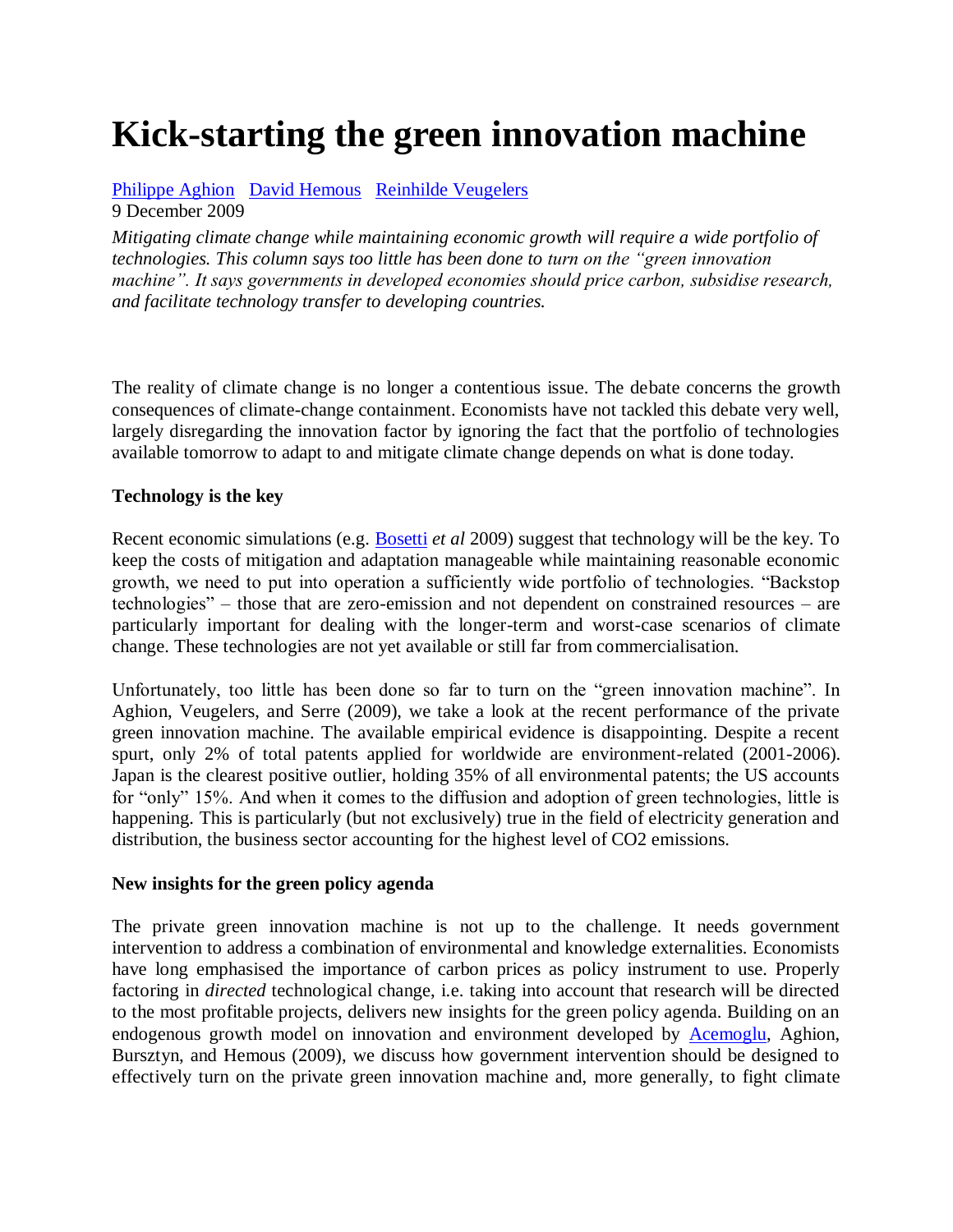change at the lowest possible cost for growth.

Researchers choosing to direct their innovation activities at improving either clean or dirty technologies will typically target innovation towards the most profitable sector, taking into account the current state of technology in both sectors and government taxes and subsidies. In this directed-innovation perspective, governments need to address not only the standard environmental externality but also imperfections in the research sector, particularly those whereby past advances in old, dirty technologies make future production and innovation in clean sectors relatively less profitable. This introduces a new cost-benefit analysis to policy intervention. The cost of supporting the cleaner technology is slower economic growth while innovation switches from the more technologically advanced dirty sector to the technologically immature clean sector. These costs will be born initially. It will take a certain period before these losses will be recovered through their benefits in the form of higher and cleaner growth, once the clean sector is innovating.

Factoring in directed innovation will change our assessment of

- the costs of delaying policy intervention,
- the optimal mix of policy instruments required for efficiently fighting climate change, and
- the terms of a global policy dialog and coordination between developed and developing countries.

## **The cost of delaying policy intervention**

Factoring in directed technical change reinforces the case for immediate intervention. Delaying intervention not only leads to further deterioration of the environment, it allows dirty innovation to continue to outpace clean innovation, widening the gap between dirty and clean technology. That lengthens the time required for clean technologies to catch up to and replace dirty technologies. As this catching-up period is characterised by slower growth, the costs of delaying intervention, in terms of foregone growth, will be higher.

Calibrations from the Acemoglu, Aghion, Bursztyn and Hemous (2009) model show the cost of delaying intervention, computed as the "lost" consumption in each period expressed as a percentage of the level of consumption which would result from "best-timed" policy intervention, can amount to 6% for a delay of 10 years and a discount rate of 1%.

### **Instruments for green intervention: Carbon prices and directed research subsidies**

The Acemoglu, Aghion, Bursztyn and Hemous (2009) model shows that the *optima*l policy involves using (i) a carbon price, an input tax (or cap–and-trade policy), on dirty technologies to deal with the environmental externality; *and* (ii) direct subsidies to clean R&D (or a profit tax on dirty technologies) to deal with the knowledge externality. Relying on the carbon price alone leads to excessive consumption reduction in the short run and would therefore be a more "costly" policy scenario. And because the two-instrument policy reduces the short-run cost in terms of foregone short-run consumption, it reinforces the case for immediate implementation even for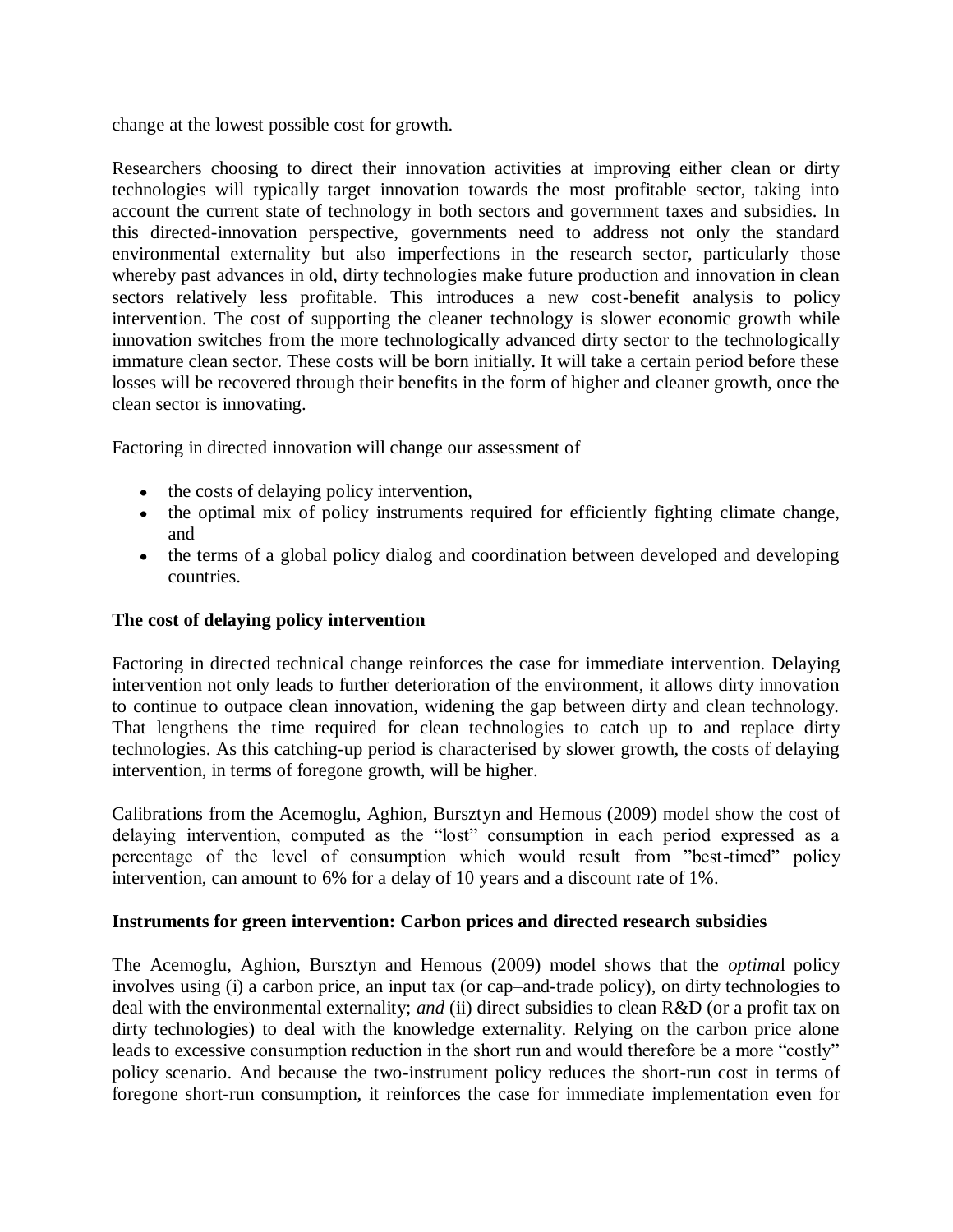values of the discount rate under which standard models would suggest to delay implementation.

Calibrations show that the cost of using only a carbon tax instead of the combination between a carbon tax and a subsidy to clean R&D, can amount to 1.33% for a discount rate of 1%. This cost is again expressed as the percentage of reduced consumption every period from the optimal policy equivalent.

The good news is that government intervention (pricing carbon and subsidising clean technologies) can be reduced over time. Figure 1 shows that (i) subsidies for new clean technologies should be allocated immediately but can be quickly reduced as soon as innovation has taken off for these technologies and (ii) the carbon price can decrease over time. With the emergence of perfectly clean backstop technologies that have zero emissions and with the innovation gap between clean and dirty technologies eliminated and the stock of past emissions diminishing, the environmental externality gradually disappears, thus reducing the need for a carbon price over time. Unfortunately, totally clean technologies will take time to become available, which in turn implies deferring the phasing out of carbon pricing.

**Figure 1**. Phasing out green intervention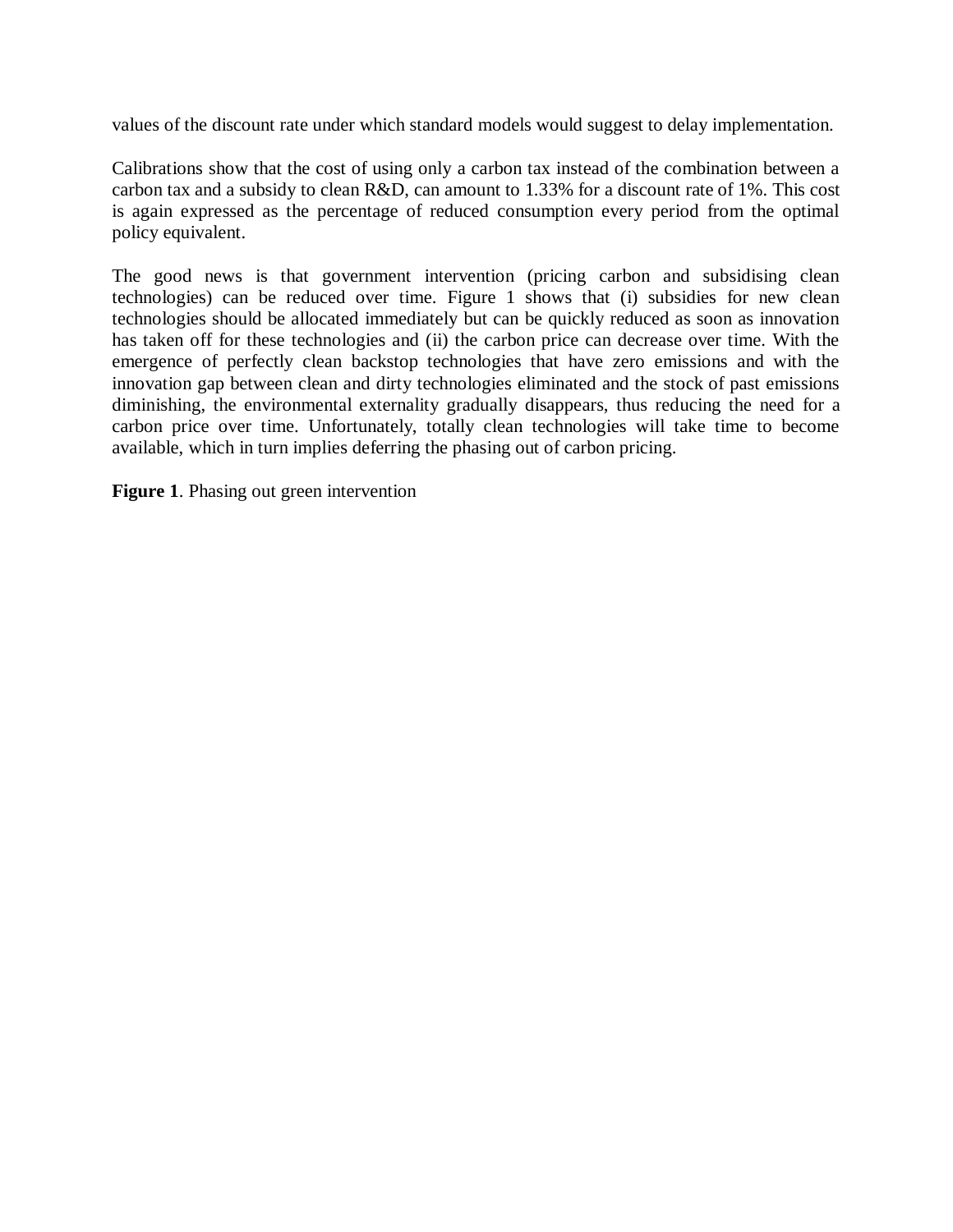

*Source*: Calibrations from the Acemoglu, Aghion, Bursztyn and Hemous (2009) model.

*Results are for a discount rate of 1.5%. Taxes and subsidies are proportional. Scales should be read as follows: for input taxes 0.015 reflects a tax of 1.5% on the price of the dirty input; for subsidies 1.5 reflects a 150% subsidy to profits derived from clean technologies*

#### **Developed countries should smooth access to clean technologies for developing countries**

At the heart of the current environmental debate in the run up to Copenhagen is the issue of how to organise the international coordination of policy interventions. What if other countries are not intervening to support a switch to clean technologies? Does it still pay to intervene unilaterally? This holds particularly with respect to the developed countries' commitment being made conditional on the engagement of large emerging countries like China, India, and others.

Factoring in a directed technological change brings new light on how should debate and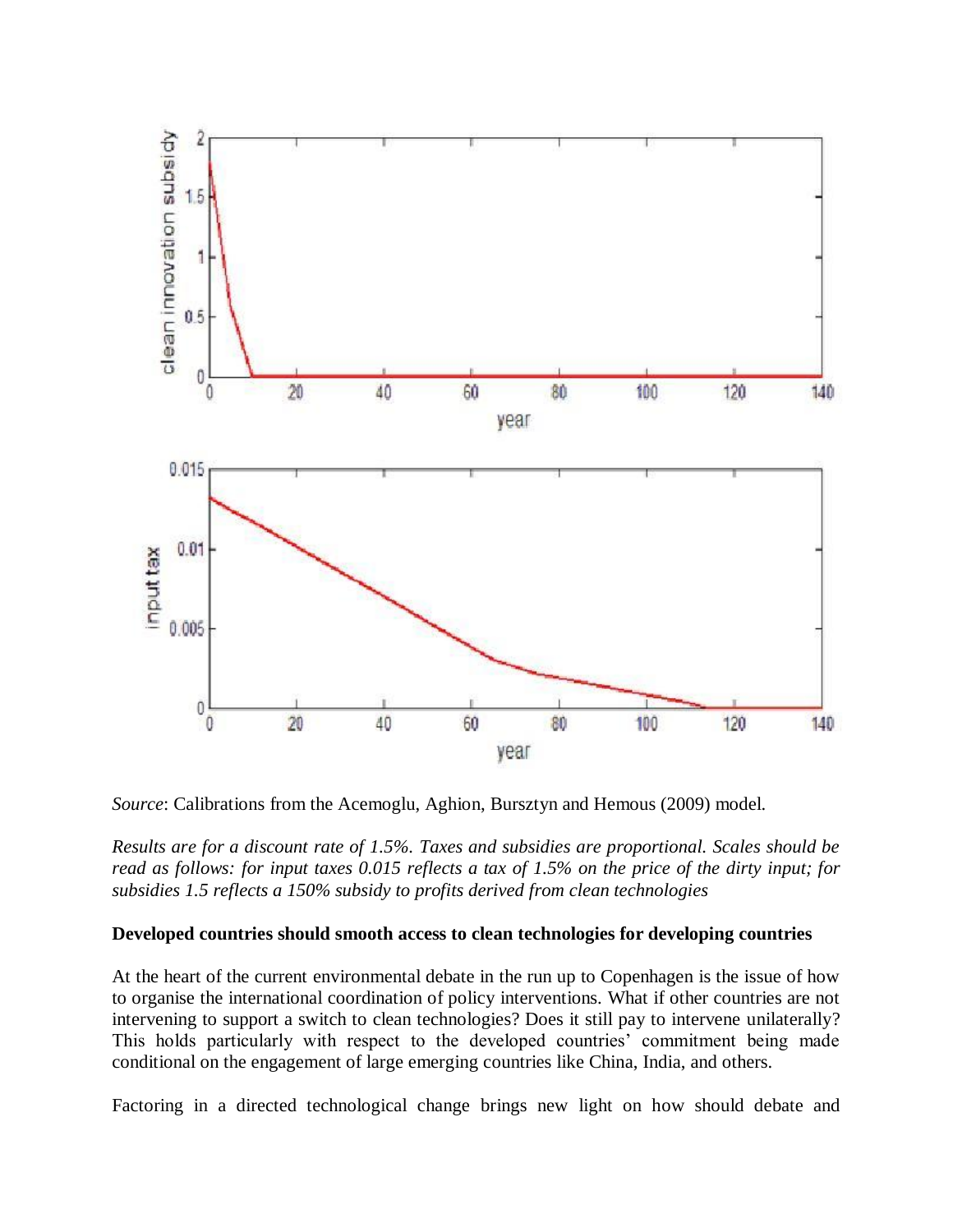negotiate on the implementation of a global environmental policy. First, the transfer of clean technology from more to less advanced countries deserves consideration. While some emerging economies, like China or Brazil, are part of the global innovation machine, most of the "South" can at best only imitate/adopt green technologies previously invented in the developed countries.

Developed countries directing their own technical change towards clean technologies and then facilitating the diffusion of new clean technologies would go a long way towards overcoming global climate change. In particular, it may not be necessary to tax dirty input production in the "South" in order to avoid a global environmental disaster; unilateral government intervention in developed countries would turn on the green innovation machine there, which would activate the green "imitation" machine in the "South" to adopt cleaner technologies developed elsewhere. The higher the spillovers from the developed green innovation machine to the developing green imitation machine, the more active the green "imitation" machine in the "South". This makes a case for unilateral policy intervention by the developed countries even if the developing countries will not take any actions, greater technology transfer, and improved absorptive capacity in developing economies.

Factoring in trade introduces a more cautious stance on unilateral climate change actions. In a free trade world, having a country or region adopt unilateral environmental policies by taxing its dirty technologies, might create a [pollution haven effect](http://www.voxeu.org/index.php?q=node/4308) in other countries or regions [\(de Melo,](http://www.voxeu.org/index.php?q=node/4153) [Grether,](http://www.voxeu.org/index.php?q=node/4218) and [Mathys](http://www.voxeu.org/index.php?q=node/4219) 2009). We should prevent such perverse effects by making clean technologies available and affordable to all countries worldwide. Once clean technologies are made available to all countries at low cost, carbon tariffs (or the threat of them) may come into play to prevent countries from specialising in large-scale production and export of dirty goods, which would defeat the whole purpose of the unilateral environmental policies.

### **Are governments currently deploying the right policies?**

We examine in detail the record of green government policies and conclude that we are still a long way off. Overall, public budgets for climate change R&D are very low, with only a few promising signs coming very recently. These low budgets come on top of the lack of clear longterm consistent *price for carbon*. Environmental taxes in the EU27 averaged a mere 6.4% of total tax revenues in 2006. In addition, there is high dispersion in the level of carbon taxes across EU countries, thus jeopardising their effectiveness. At EU level, the first phases of the EU's Emissions Trading Scheme have established a carbon market, but the carbon price is low and volatile. The carbon price, as measured on the ECX EUA Futures Contracts, reached their highest level of €32.90 in April 2006 but were only €8.20 in February 2009.

**Figure 2**. The EU price of carbon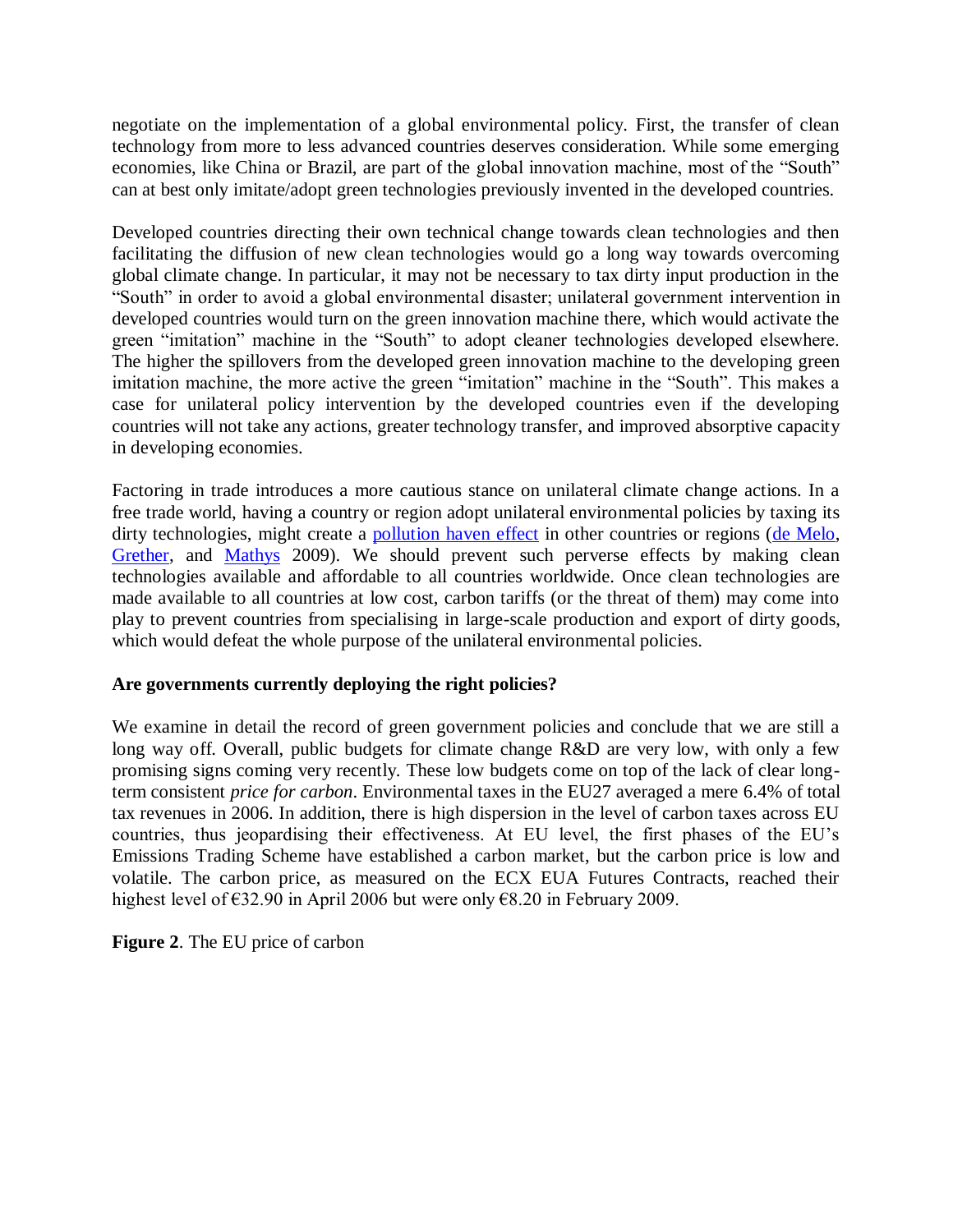

*Source*: ECX Historical Contracts Data (Daily Futures, Futures & Options)

Long-term consistency is particularly important for the carbon price to serve as an incentive for green innovations. The US and other major emitting countries are even further away than the EU from establishing an innovation-inducing carbon price. And the limited evidence available suggests that insufficient action is being taken with regard to technology transfer to developing countries. Although the Clean Development Mechanism framework was designed to trigger technology transfer, only a limited number of these projects in fact involve technology transfer.

Although past evidence on green private R&D and innovations showed low activities and not much dynamics, there seems to be a momentum being created more recently, most clearly observed in the market for clean-tech venture capital. Deloitte's 2009 survey on Global Trends in Venture Capital reports that, despite the crisis, 63% of surveyed venture capitalists anticipate an increase in their investment in clean-tech, the highest percentage among all sectors considered. But as this optimism of venture capitalists seems to be based on anticipated government support for clean-tech, are we merely looking at a bubble that will collapse when governments do not get their green policies right?

## **References**

Acemoglu, D., P. Aghion, L. Bursztyn, and D. Hemous (2009), ["The environment and directed](http://www.nber.org/papers/w15451)  [technological change,](http://www.nber.org/papers/w15451)" NBER Working Paper 15451.

Aghion, P., D. Hemous and R. Veugelers (2009), ["No green growth without Innovation"](http://www.bruegel.org/nc/publications/show/publication/no-green-growth-without-innovation.html),